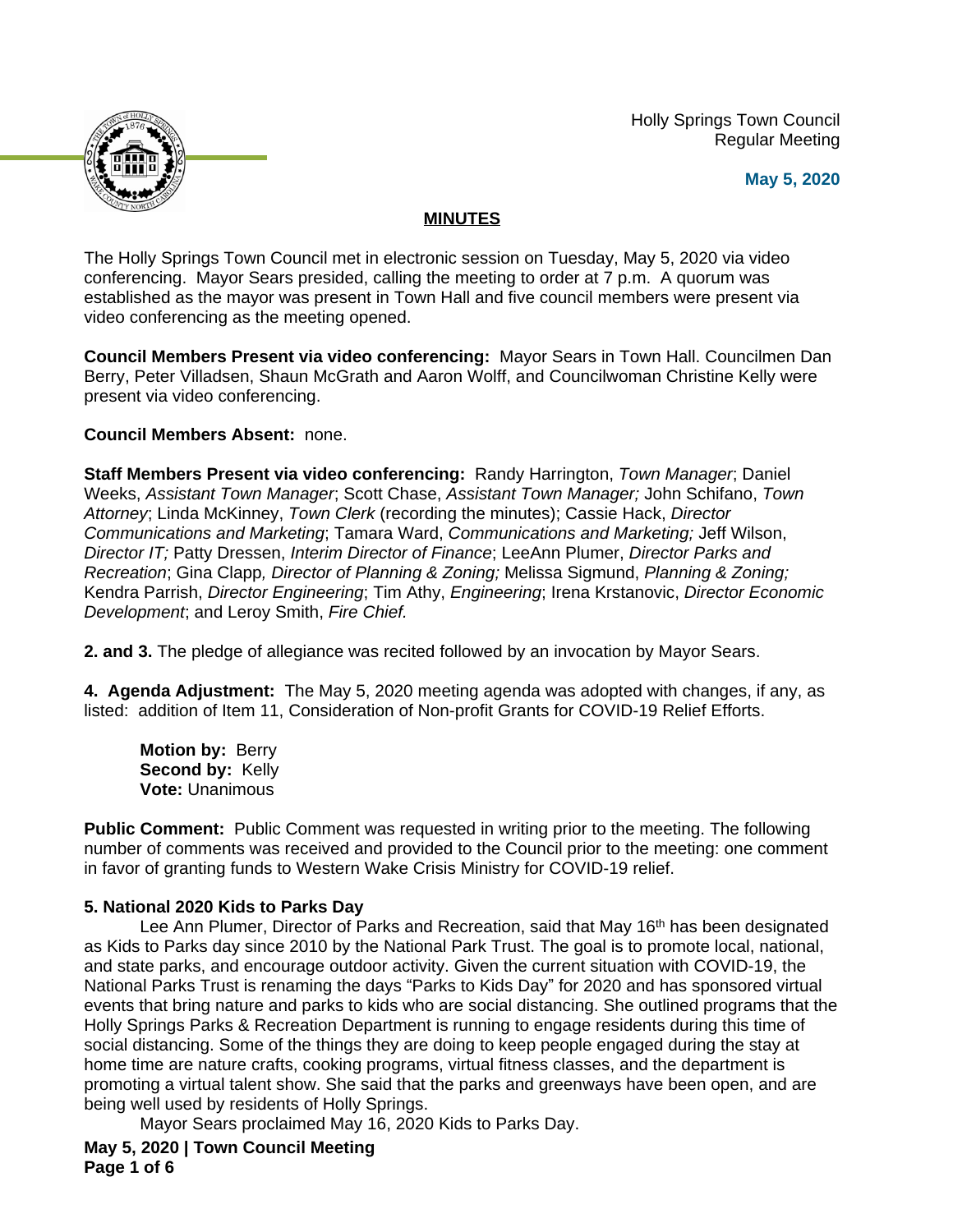#### **6. Public Hearing: Annexation A20-01 Carolina Springs**

Gina Clapp, Director of Planning & Zoning, said that a petition had been received for voluntary annexation of 23.64 acres located in the vicinity of Old Holly Springs Apex Road, as part of the Carolina Springs development. The petitioner is requesting annexation in order to connect to town utilities and services. The area proposed for annexation is considered part of the Innovation District area of the Carolina Springs Development, and includes the planned Ice Sports Complex. The property is owned by Capital Properties of Raleigh II LLC and is contiguous with the town limits. The property meets all statutory requirements for annexation.

With that explanation given, Mayor Sears opened the public hearing. The following input was received: none.

Mayor Sears then closed the public hearing.

NCGS 166A-19.24 allows for public comment to be submitted to the clerk 24 hours after the public hearing. The following public comments were received: none.

**Action:** Motion to adopt Annexation Ordinance A20-01, annexing 23.64 +/- acres owned by Capital Properties of Raleigh II LLC, more particularly described as Wake County PIN 0740032625. *A copy of Annexation Ordinance A20-01 is attached to these minutes.*

**Motion by:** McGrath **Second by: Berry Vote:** Unanimous

#### **7. Public Hearing: Annexation 20-02, 1012 Bass Lake Road**

Gina Clapp, Director, Planning & Zoning said that the town received a petition for voluntary annexation of 4.378 +/- acres at 1012 Bass Lake Road owned by Donald E. Pierce and Sonia L. Pierce. They are requesting annexation in order to connect to water services. The property meets all statutory requirements for annexation.

With that explanation given, Mayor Sears opened the public hearing. The following input was received: none.

Mayor Sears then closed the public hearing.

NCGS 166A-19.24 allows for public comment to be submitted to the clerk 24 hours after the public hearing. The following public comments were received: none.

Councilman McGrath asked if there was a provision for the applicant to be connected to town sewer or other services in the future. Kendra Parrish, Director of Engineering, said that given the geography and the difficulty of connecting to town sewer, the adjacent subdivision was allowed to have town water but keep septic systems. Given the geography it is difficult to connect them to sewer. The trend is for development in that area to have larger lots and use septic systems.

**Action:** Motion to adopt Annexation Ordinance A20-02, annexing 4.378 +/- acres owned by Donald E. Pierce and Sonia L. Pierce, more particularly described as Wake County PIN 0658888350. *A copy of Annexation Ordinance A20-02 is attached to these minutes.*

**Motion by:** Villadsen Second by: Kelly **Vote:** Unanimous

**May 5, 2020 | Town Council Meeting Page 2 of 6**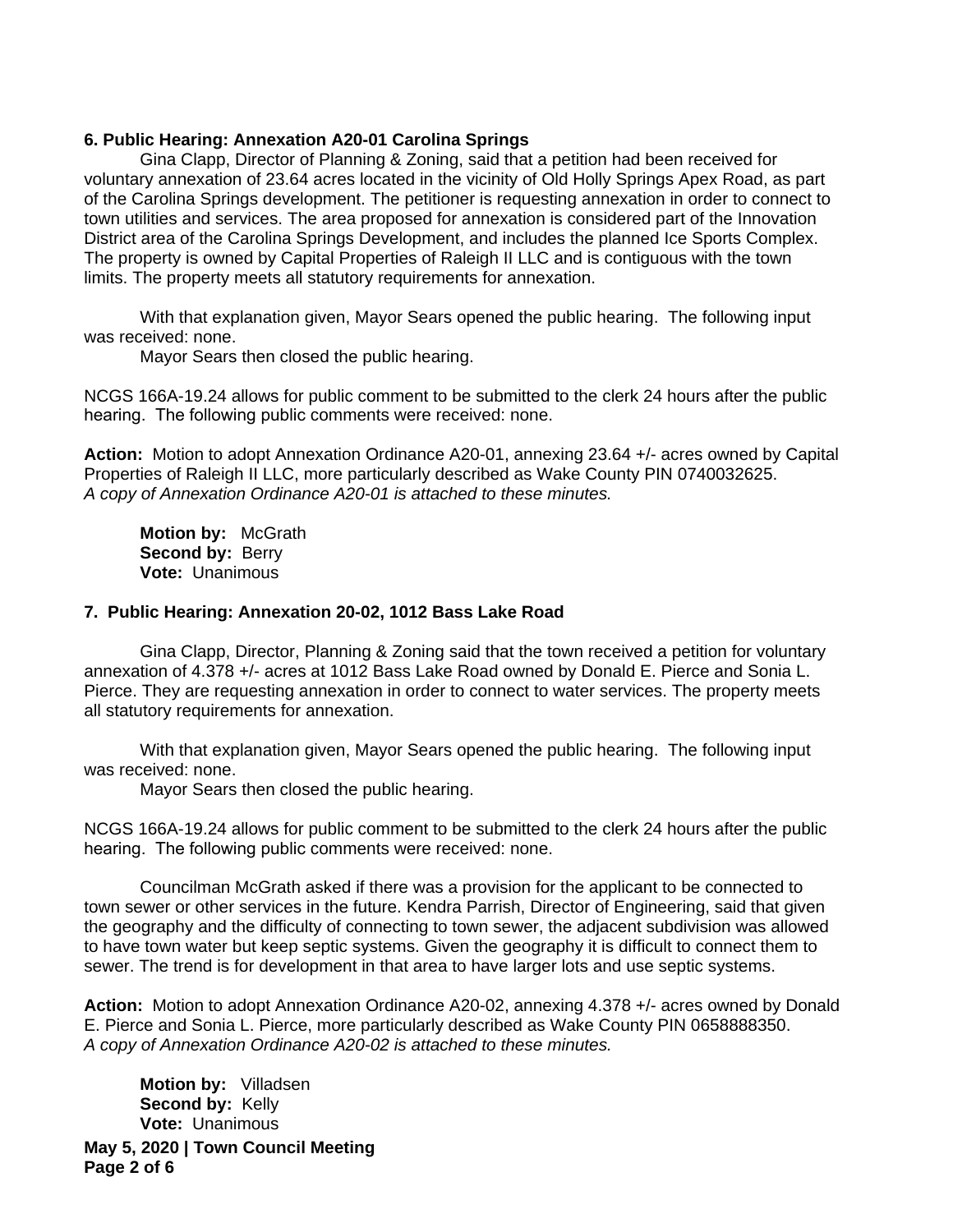# **Consent Agenda**

The Council passed a motion to approve all items on the Consent Agenda. The motion carried following a motion by Councilman Berry a second by Councilwoman Kelly and a unanimous vote. The following actions were affected:

8. Minutes – The Council approved minutes of the Council business meeting held April 21, 2020.

9. Avent Ferry Road Re-alignment (19-07) Change Order– The Council approved Mead & Hunt Design/Survey contract Change Order #2 in the amount of \$45,000, and a budget amendment transferring \$25,752.40 from contingency 58 620 82.97 to project account 48 620 12.01. *A copy of the budget amendment is attached to these minutes.*

# **NEW BUSINESS**

# **10. Holly Springs Road Widening – Phase II, LAPP Grant Review and Oversight Agreement**

Tim Athy, Engineering, said that the goal of the Holly Springs Rd. Phase II project is to reduce traffic congestion and improve motorist and pedestrian safety. He said that the Review and Oversight agreement is required by NCDOT as part of the LAPP grant review and administration process. The fee is estimated by the NCDOT based upon the scale of the project and must be submitted with the Review and Oversight Agreement. Any portion of the fee that is not used will be refunded to the Town. If costs are more than the collected fee, NCDOT will charge the Town any additional fees. Mr. Athy said that signing the Agreement is vital for keeping the project on schedule. He said that the Municipal Agreement is still to come, but must be signed by September of 2020.

Councilman McGrath asked if any projects are being accelerated during this time while there is less traffic. Mr. Athy said that his experience is that the consultants and the DOT are very responsive during this time, so the design phase seems to be moving a little more quickly than usual.

**Action:** Motion to approve NCDOT Review & Oversight Agreement for the Holly Springs Road Widening – Phase II Bond project in the amount of \$25,000, utilizing funds from the interfund loan 22 95.04 and transferred to project 48 818 91 12.01.

**Motion by:** Berry **Second by:** McGrath **Vote:** Unanimous

# **11. Consideration of Non-profit Grants to Support COVID-19 Relief Efforts**

Randy Harrington, Town Manager, said Councilman Wolff reached out to him over the weekend because he had received a request from Western Wake Crisis Ministries for funds to provide relief for residents affected by the COVID-19 situation.

Councilman Wolff said there has been shared concern regarding the impact that COVID-19 has had on the community and they have all been looking for ways to assist those impacted. At the last meeting Council made the grant to assist small businesses, but Holly Springs has many residents who do not own small businesses or work for small businesses. He said he was pleased with the request from WWCM for funds for assistance to people who need help with utilities and rent support. He thought it might be a good time to assist other agencies who provide support to local residents. He said the Town does have a grant process, but those grants made at the last meeting were applied for in February, before this crisis, and there was a feeling that they might need additional funds. He said there was discussion about where the funds would come from, as the Town is also losing money in the current situation. Staff found savings that could be used without

**May 5, 2020 | Town Council Meeting Page 3 of 6**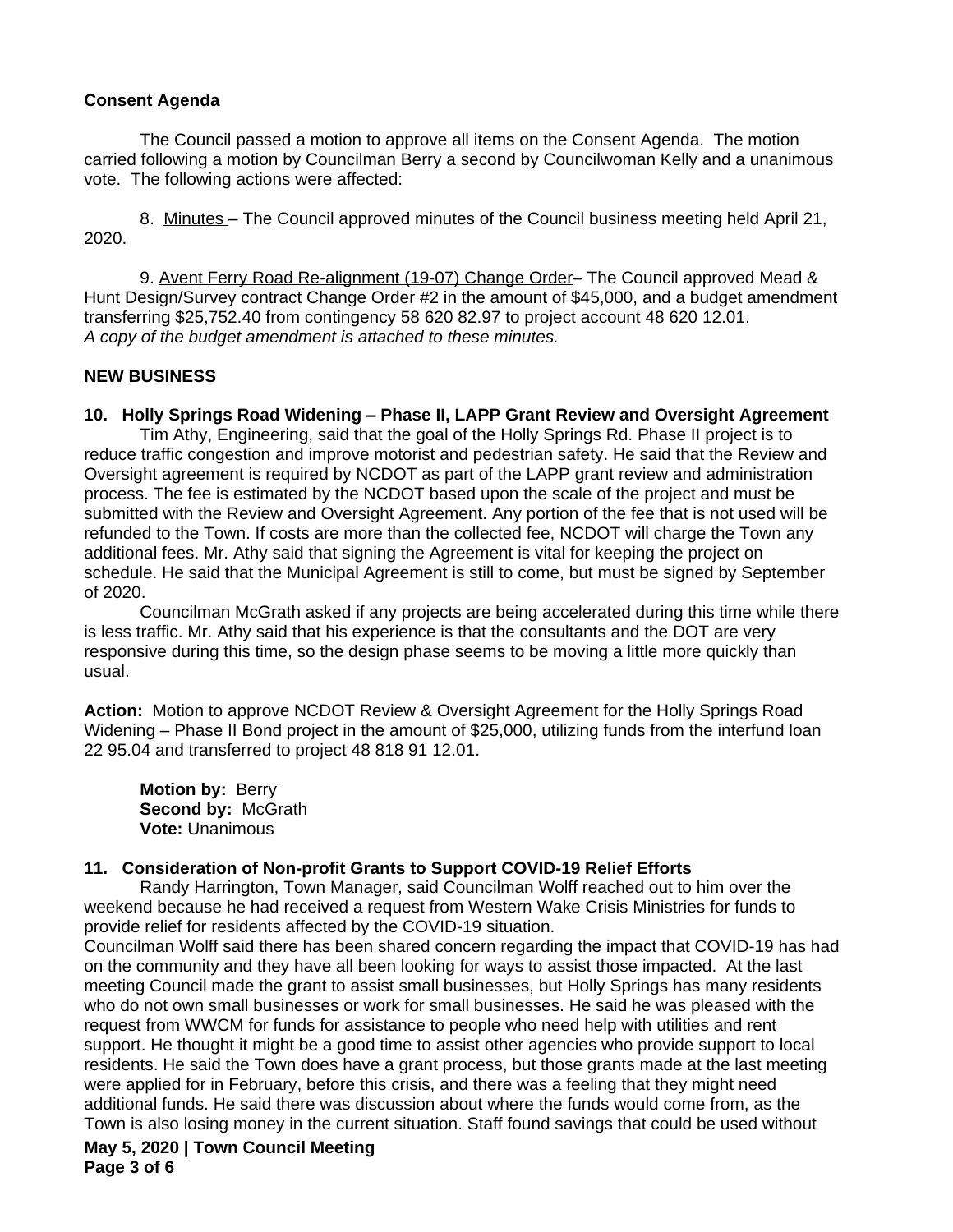impacting Town services, up to \$16,000. This is a way to get the money into the community quickly, while the crisis is still happening.

Councilwoman Kelly said she wanted to put forward the group that is providing meals, sponsored by Kirk of Holly Springs and located at Holly Springs United Methodist Church. It has been going for 7 weeks, and is serving local families. They could use some support, and Kirk is collecting the funds. Councilman McGrath said he supports what his colleagues are proposing, but he thinks the Town needs to set up a task force in Holly Springs to coordinate and highlight efforts. He would like to see a process to lead through synchronization, to be facilitators to bring these groups together to make sure gaps are not being missed and effort is not doubled.

Mayor Pro Tem Berry said that town revenues have also gone down, and as part of that, staff has set aside \$1.1 million out of the budget. Many of the individuals who would benefit from this grant are indeed in need, and he supports the grant process. Additional grants at this point are outside of the budget envelope. He said the Town is finding money without prioritizing these needs against the needs that are being put aside. He said he is disappointed that it circumvented the process that is in place.

Councilman McGrath said he agreed with Mayor Pro Tem Berry, because he said these are not "unchartered waters", we deal with crises all the time, and we need to follow our process. He would like to see more of a return to process.

Councilwoman Kelly acknowledged that the work to create the process was good, but this situation feels different. She doesn't want to change the grant process, but there is a sense of urgency to this situation. This grant would prime the pump to encourage others to contribute as well. She said she would like Council to move forward on this motion.

Councilman Villadsen said that moving forward with this, it would be good to have a report or some accountability that the funds are used for the intended use. But he said he sees this as a grants "cost overrun", like a construction project. It is a near term emergency that the Town could help out with in some small way. He appreciates Town Manager Randy Harrington's contribution in finding these funds and sharing the impact that they would or would not have. He is comfortable with this if there is accountability. He has seen it in action, and there is great need out there.

Councilman Wolff asked the Town Attorney if there was a way to assure the accountability. John Schifano, Town Attorney, said that if they made the motion to leave the Manager and Attorney to set an accountability process, staff can make sure that the funds are spent properly. Council does have more authority under the Emergency Act to spend money to allay the effects of a declared emergency than it would have under other circumstances. He said that if Council makes the grant subject to a grant agreement, he thinks it can accomplish Council's objective.

Councilman McGrath asked if anyone knew when these organizations would run out of funds if they did not receive this grant. Councilman Wolff said WWCM did not share their bottom line, but the crisis started in March when schools were closed, and the increase of need could have them running out of funds by the fourth quarter. Given that North Carolina is months from a full reopening, and that economic crisis may continue after re-opening, and that health officials predict a second spike in the fall, the need is there throughout the year.

Mayor Pro Tem Berry said that since utilities cannot be disconnected at least through June, this money would be for rent payments. Also, he did not want to hand out money without a formal request. WWCM was the only group that provided a request. Last spring there was discussion of adding more money to the grant program, and it is being considered again in the next budget. He said if they do it that way, there would be more discussion and vetting than what they are doing now.

Councilman McGrath said that he wants a task force and a more holistic approach. If it is not an emergency request, they would do well to take some time, allow other requests to come in, and make sure they are leading out of this crisis.

Councilwoman Kelly said she did receive a request by email from the other group, but can get a more formal request from them if her colleagues would like. She asked if they should fill out the grant application.

**May 5, 2020 | Town Council Meeting Page 4 of 6**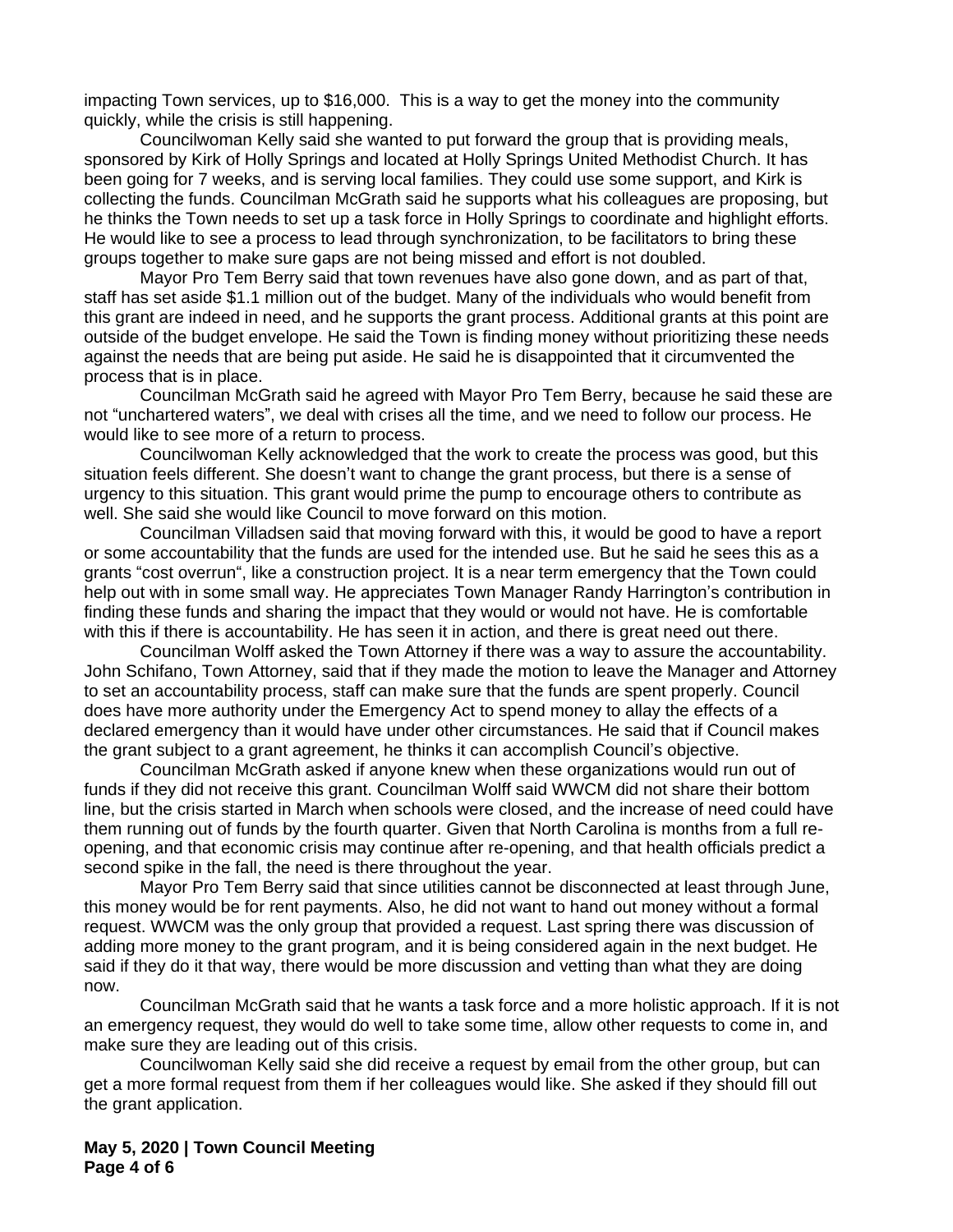Mayor Pro Tem Berry said they don't have to use the grant application, but they should make a formal request.

Councilman Wolff said if a formal request from the Food Cupboard is needed, that is something that he can facilitate, but he would like a motion made on the WWCM request tonight.

Councilwoman Kelly said she was OK with going forward with WWCM request tonight and bringing the others to the next meeting.

**Action 1:** Motion to authorize the Town Manager to enter into a contract with Western Wake Crisis Ministry for COVID-19 relief grant money in the amount of \$10,000.

**Motion by:** Wolff **Second by:** Kelly **Vote:** Yes: Wolff, Kelly, Villadsen No: McGrath, Berry

*The motion passed.*

**Action 2:** Motion to transfer \$16,000 from Parks & Rec Operating Budget 10-425-30 90.03 to the Town Clerk Operating Budget 10-412.14 82.01. *A copy of the budget amendment is attached to these minutes.*

**Motion by:** Kelly **Second by**: Wolff **Vote:** Yes: Wolff, Kelly, Villadsen No: Berry, McGrath *The motion passed.*

Town Manager Randy Harrington asked what the requested process would be for any additional grants, whether they would go through the grants committee or to come back to the full council. Consensus was that they come before the full Council.

Mayor Sears asked for discussion on whether to bring this up at the Workshop on May 12<sup>th</sup> or the Business Meeting on May 19th.

Councilman McGrath said that if Council was going to do this, he thinks it should be opened up to all organizations, not just these two. So there should be time to advertise it. He doesn't get the same sense of urgency that the other councilmembers do. He thinks waiting until the May 19<sup>th</sup> meeting would be more appropriate.

Mayor Pro Tem Berry said not to forget about the small business community. They may want some more money. He doesn't think that cherry picking the ones that we know need money, rather than letting others approach us, is the best way.

Councilwoman Kelly asked if it would help if he knew how many groups are providing food to the community.

Mayor Pro Tem Berry said that there are other things are out there, other than food. The Town could fund things like resume writing, or job training or other things that people need.

Councilman Wolff said that food and shelter are basic needs of residents. While career readiness is a worthy thing, it is not a basic need. He said the organizations Council discussed are the ones meeting those basic needs. The money given to the Chamber for small business has not all been dispensed, because it was matching funds.

Mayor Sears asked to go down roll call and ask which meeting to have this discussion: Mayor Pro Tem Berry: May 19th Councilman Villadsen: May 12th

**May 5, 2020 | Town Council Meeting Page 5 of 6**